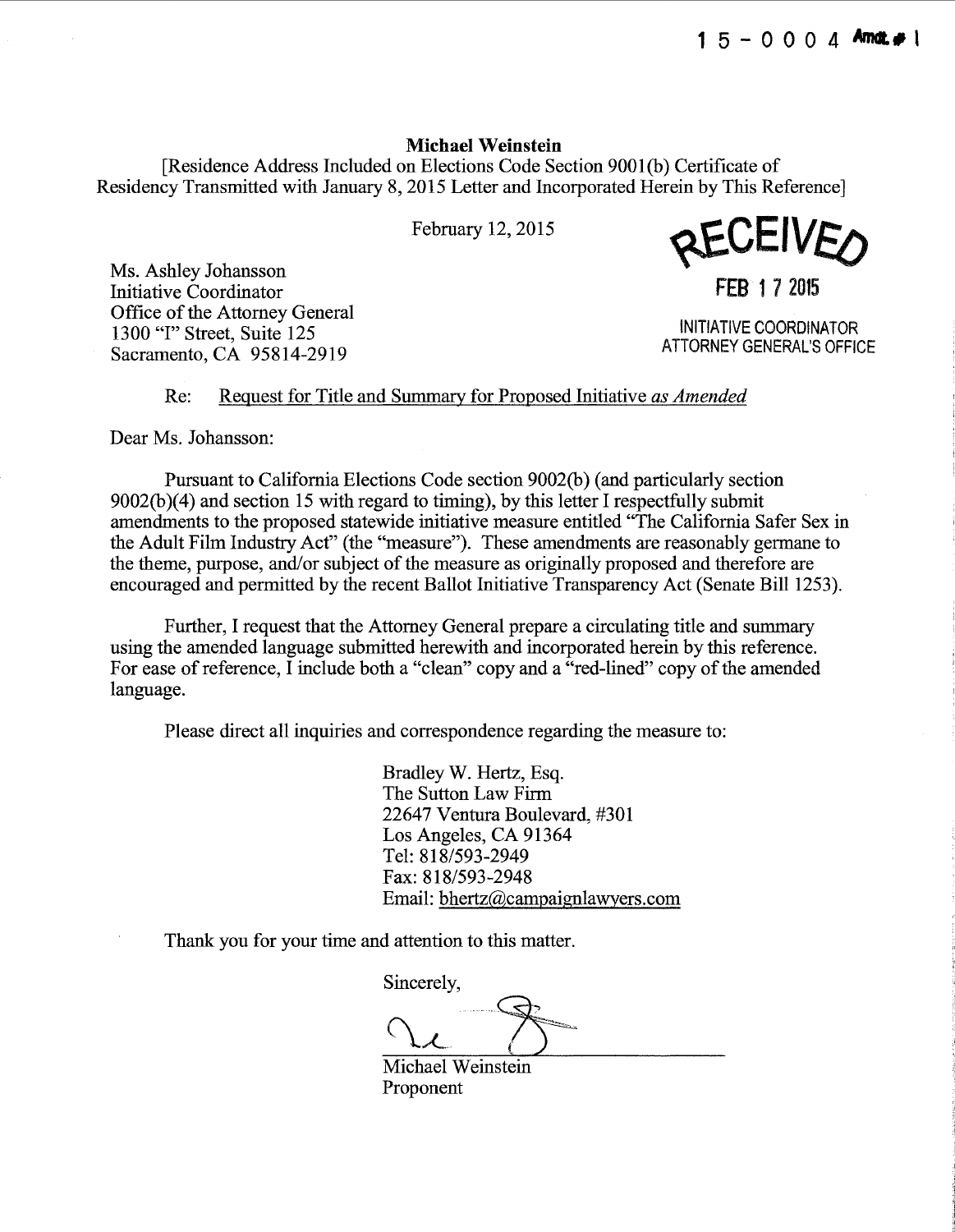## **The California Safer** Sex **in the Adult Film Industry Act**

The People of the State of California do hereby ordain as follows:

### **Section 1. Title.**

This Act shall be known and may be cited as "The California Safer Sex in the Adult Film Industry Act" (the "Act").

### **Section 2. Findings and Declarations.**

The People of the State of California hereby find and declare all of the following:

- (a) Widespread transmission of sexually transmitted infections associated with making adult films in California has been documented by one or more county departments of public health. All workers in the adult film industry deserve to go to work and not become ill. It is important that safer sex practices in the making of adult films, and in particular the use of condoms by performers, be required so as to limit the spread of HIV/AIDS and other sexually transmitted infections in the adult film industry. Not only is the risk of HIV/AIDS and other sexually transmitted infections among adult film performers of immediate public concern, but so is the risk of transmitting HIV/AIDS and other sexually transmitted infections between adult film performers and the broader population.
- (b) The adult film industry places profits above worker safety and actively prevents and discourages the use of certain essential safer sex methods. Costs of vaccinations, testing, and medical monitoring relative to HIV/AIDS and other sexually transmitted infections are currently unfairly borne by adult film performers, while adult film producers avoid bearing these costs and responsibilities. This Act is necessary and appropriate to address these public concerns.

#### **Section 3. Purposes and Intent.**

The People of the State of California hereby declare the following purposes and intent in enacting this Act:

- (a) To protect performers in the adult film industry and minimize the spread of sexually transmitted infections resulting from the making of adult films in California, thus reducing the negative impact on people's health and improving Californians' quality of life.
- (b) To require producers of adult films to comply with the law by requiring, among other things, that performers are protected by condoms from sexually transmitted infections.
- (c) To authorize and require the California Division of Occupational Safety and Health (CaliOSHA) and the California Occupational Safety and Health Standards Board to take appropriate measures to enforce the Act.

1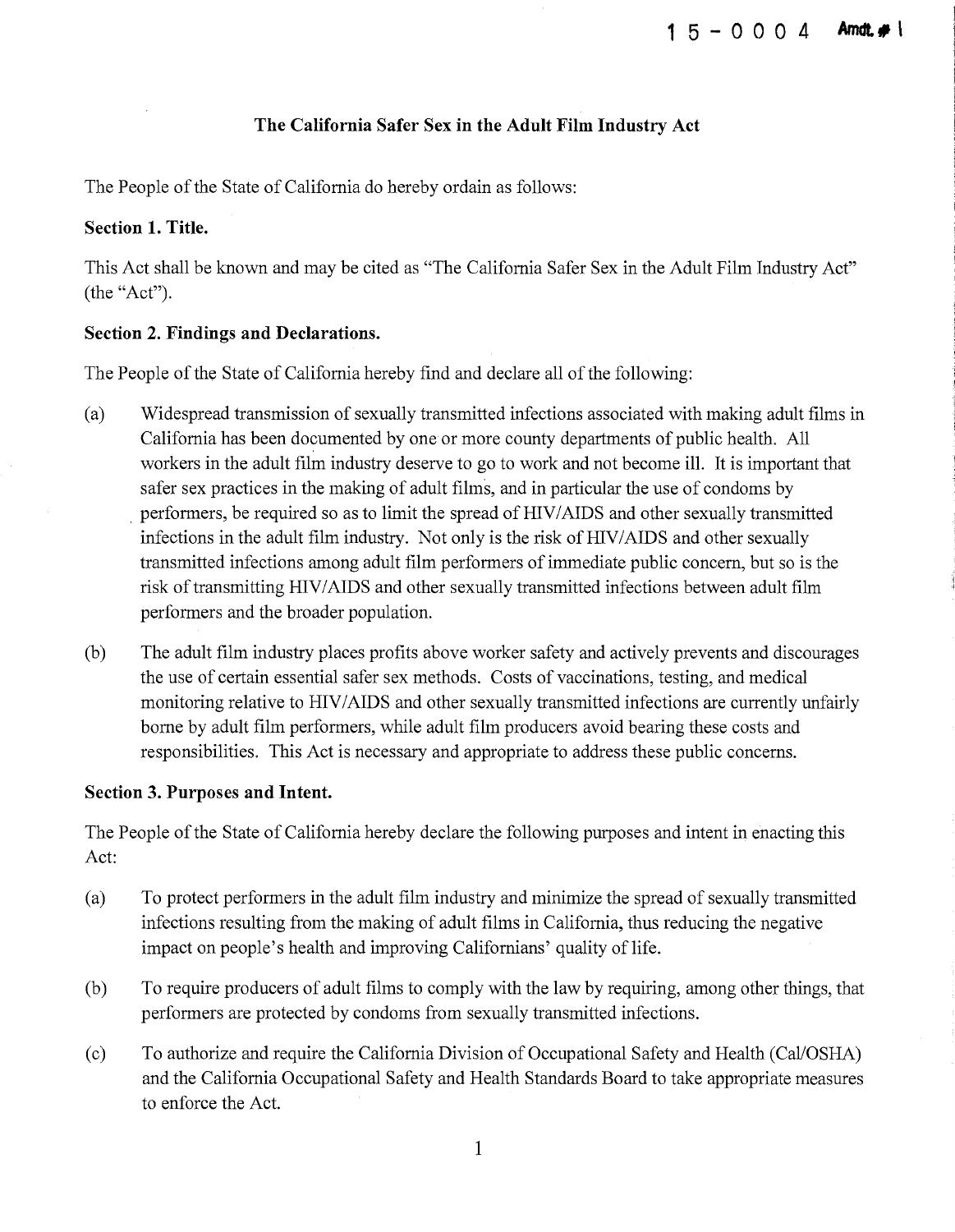- (d) To require the costs of certain vaccinations, testing, and medical monitoring relative to HIV/AIDS and other sexually transmitted infections to be paid by adult film producers and to give adult film performers a private right of action to recover civil damages for economic or personal injury caused by adult film producers' failure to comply with the health and safety requirements of this Act.
- (e) To hold liable all individuals and entities with a financial interest in the making or distribution of adult films who violate this Act.
- (f) To require adult film producers to provide notice of filming, to maintain certain records regarding filming, to post a notice regarding the required use of condoms for specified scenes, and to fulfill additional health requirements.
- (g) To discourage noncompliance and encourage compliance with the requirements of this Act by requiring adult film producers to be licensed.
- (h) To extend the time in which the State of California may pursue violators of the Act.
- (i) To enable whistleblowers and private citizens to pursue violators of the Act where the State fails to do so.
- G) To prohibit talent agents from knowingly referring adult film performers to locations where condoms will not be used in the making of adult films.
- (k) To provide for the Act's proper legal defense should it be adopted and thereafter challenged in court.

# Section 4. The California Safer Sex in the Adult Film Industry Act shall be codified by adding the following provisions to the California Labor Code:

## Section 6720. Health and Employment Requirements: Adult Film Industry.

(a) An adult film producer shall maintain engineering controls and work practice controls sufficient to protect adult film performers from exposure to blood and any other potentially infectious material – sexually transmitted infections ("OPIM-STI"). Engineering controls and work practice controls shall include: (1) Provision of and required use of condoms during the filming of adult films; (2) Provision of condom-safe water-based or silicone-based lubricants to facilitate the use of condoms; and (3) any other reasonable STI prevention engineering controls and work practice controls as required by regulations adopted by the Board through the Administrative Rulemaking process, so long as such engineering controls and work practice controls are reasonably germane to the purposes and intent of this Act.

(b) The costs of all STI prevention vaccinations, all STI tests, and all medical follow-up required in order for an individual to be an adult film performer, shall be borne by the adult film producer and not by the adult film performer.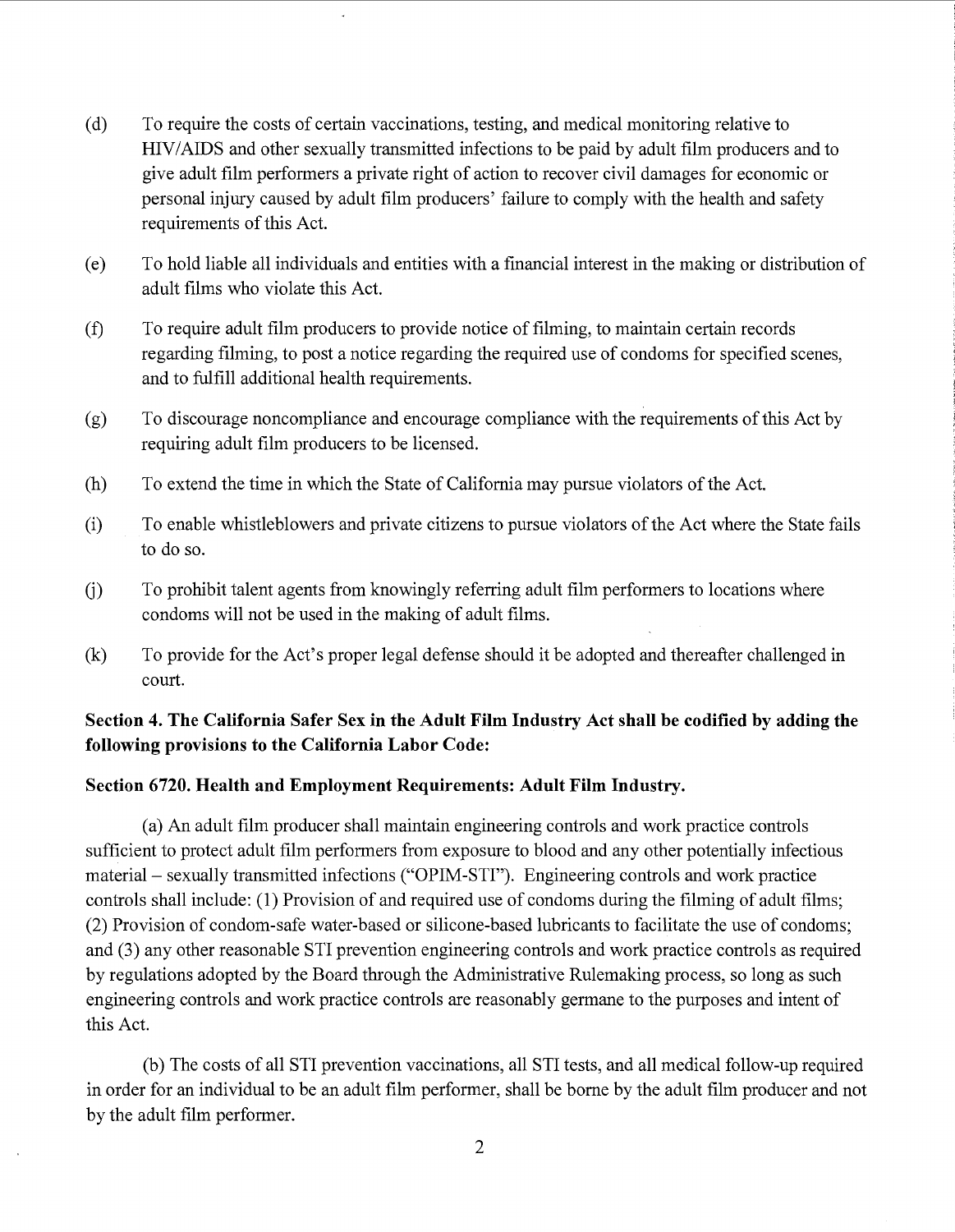(c) Adult film producers shall maintain as strictly confidential, as required by law, any adult film performer's health information acquired by any means.

(d) An adult film producer's failure to offer, provide, and pay for a STI prevention vaccine, STI test, or medical examination, as required in order to be an adult film performer, if such vaccine, test, or examination is consented to by the adult film performer, shall result in a penalty against the adult film producer, payable to the State of California, equal to the cost of each STI prevention vaccine, each STI test, and each medical examination that the adult film producer failed to offer, provide, or pay for on behalf of the adult film performer.

(e) Any adult film performer may seek and be awarded, in addition to any other remedies or damages allowed by law, a civil damages award of up to \$50,000, subject to yearly consumer price index increases, if the trier of fact: (1) finds that the adult film performer has suffered economic or personal injury as a result of the adult film producer's failure to comply with Labor Code sections  $6720(a)$ , (b), or (c); (2) makes an affirmative finding that the adult film producer's failure to comply was negligent, reckless, or intentional; and (3) finds that an award is appropriate. The court shall award costs and attorney's fees to a prevailing plaintiff in litigation filed pursuant to this subsection or subsection (f). Reasonable attorney's fees may be awarded to a prevailing defendant upon a finding by the court that the plaintiffs prosecution of the action was not in good faith. In the event that an adult film performer's damages for economic or personal injury are covered by the adult film producer's workers' compensation insurance, this subsection shall not apply.

(f) Any adult film performer entitled to bring an action tmder Labor Code section 6720(e) shall be entitled to bring such an action on behalf of all similarly situated adult film performers, subject to class certification by a court.

(g) By January 1, 2018, the Board shall adopt regulations to implement and effectuate the provisions and purposes of this Act in accordance with the rulemaking provisions of the Administrative Procedure Act (Chapter 3.5 (commencing with Section 11340) of Part 1 of Division 3 of Title 2 of the Government Code) ("Administrative Rulemaking").

(h) This section shall not be construed to require condoms, barriers, or other personal protective equipment to be visible in the final product of an adult film. However, there shall be a rebuttable presumption that any adult film without visible condoms that is distributed for commercial purposes in the State of California by any means was produced in violation of this section.

(i) Liability under this Act shall not apply to adult film performers, bona-fide employees, individuals providing independent contracting services, or production volunteers of an adult film producer who are acting within the scope of the general services being provided and in accordance with the instruction of the adult film producer, provided that such individuals have no financial interest in the adult film and are not adult film producers. Such individuals shall not be considered agents of the adult film producer for purposes of this Act.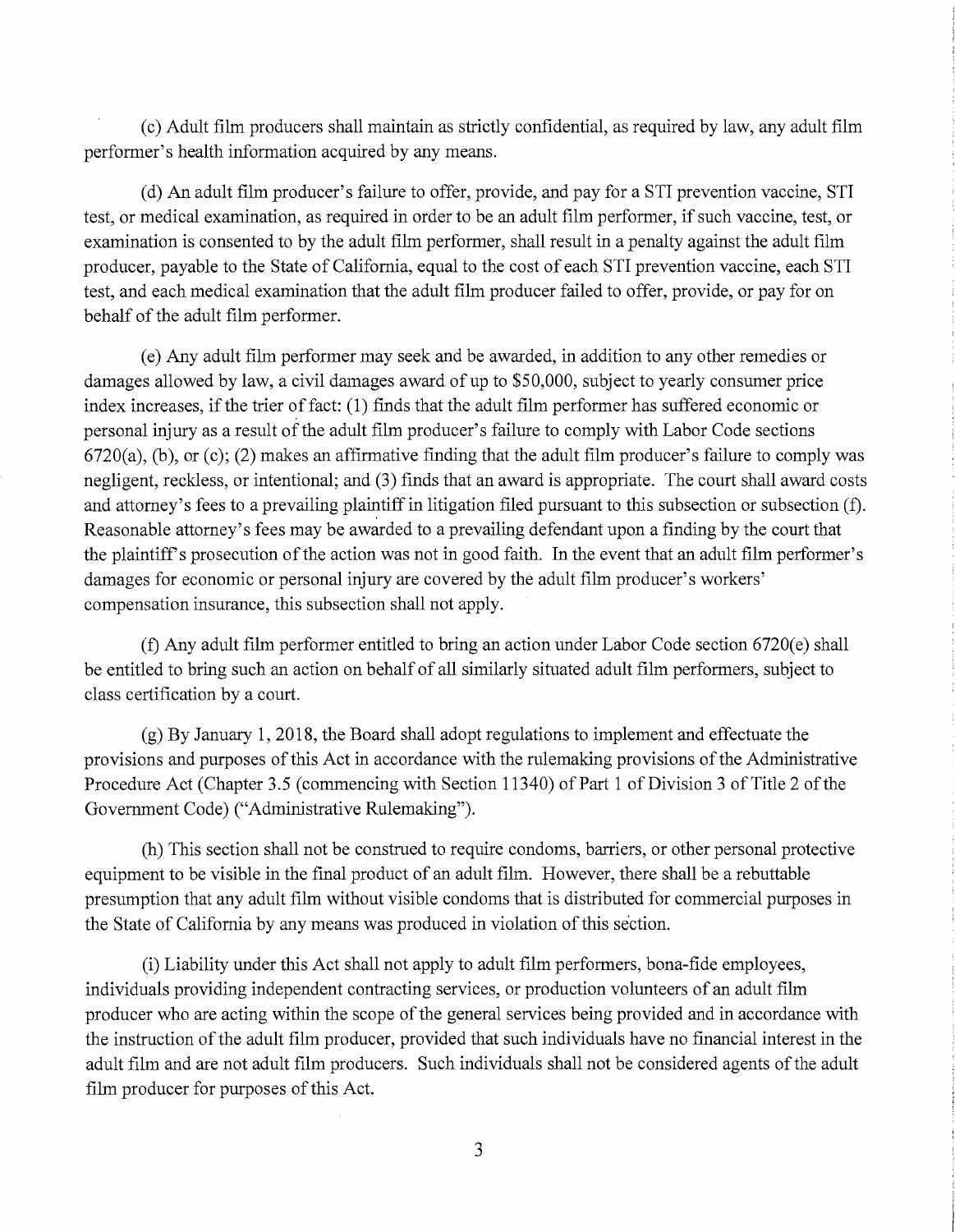G) Nothing in this Act shall prevent a state agency, such as the Division or Board, from promulgating regulations governing the making, producing, financing, and distributing of adult films, so long as such regulations enhance workplace safety protections and rights for adult film performers and do not weaken the requirements of this Act.

(k) In the event the amount of any monetary penalty set forth in this Act is found invalid by a court of law, the Division is empowered to and shall develop, and the Board is empowered to and shall adopt, monetary penalties via the Administrative Rulemaking process in a reasonable amount sufficient to deter noncompliance and encourage compliance with the requirements of the provision(s) in which the penalties are found to be invalid.

#### **Section 6720.1. Notice & Disclosure.**

(a) Within 10 days after the beginning of filming, an adult film producer must disclose to the Division, in writing, signed under penalty of perjury by the adult film producer, the following information:

(1) The address or addresses at which the filming took, is taking, or will take place, with any changes in location to be disclosed to the Division within 72 hours after such changes occur;

(2) The date or dates on which the filming took, is taking, or will take place, with any changes to the filming date(s) to be disclosed to the Division within 72 hours after such changes occur;

(3) The name and contact information of the adult film producer(s);

(4) The name and contact information of the designated custodian of records as required by Labor Code section 6720.1(h);

(5) The name and contact information of any talent agency that referred any adult film performer to the adult film producer;

(6) A certification signed by the adult film producer, under penalty of perjury, that: (a) condoms will be used and/or have been used at all times during the filming of acts of vaginal or anal intercourse; (b) all STI testing, STI prevention vaccinations, and medical examinations, as required in order for an individual to be an adult film performer, have been offered to the individual prior to the beginning of filming at no charge to the individual, and (c) the costs of all administered STI testing, STI prevention vaccination, and medical examinations have been paid by the adult film producer.

(7) Any other documentation or information that the Division or Board may require to assure compliance with the provisions of this Act.

(b) Upon submitting the information required by this section, the adult film producer must pay a fee set by the Division or Board in an amount sufficient for data security, data storage, and other administrative expenses associated with receiving, processing, and maintaining all information submitted under this section. Until the Division or Board sets the fee, the fee shall be \$100. The fees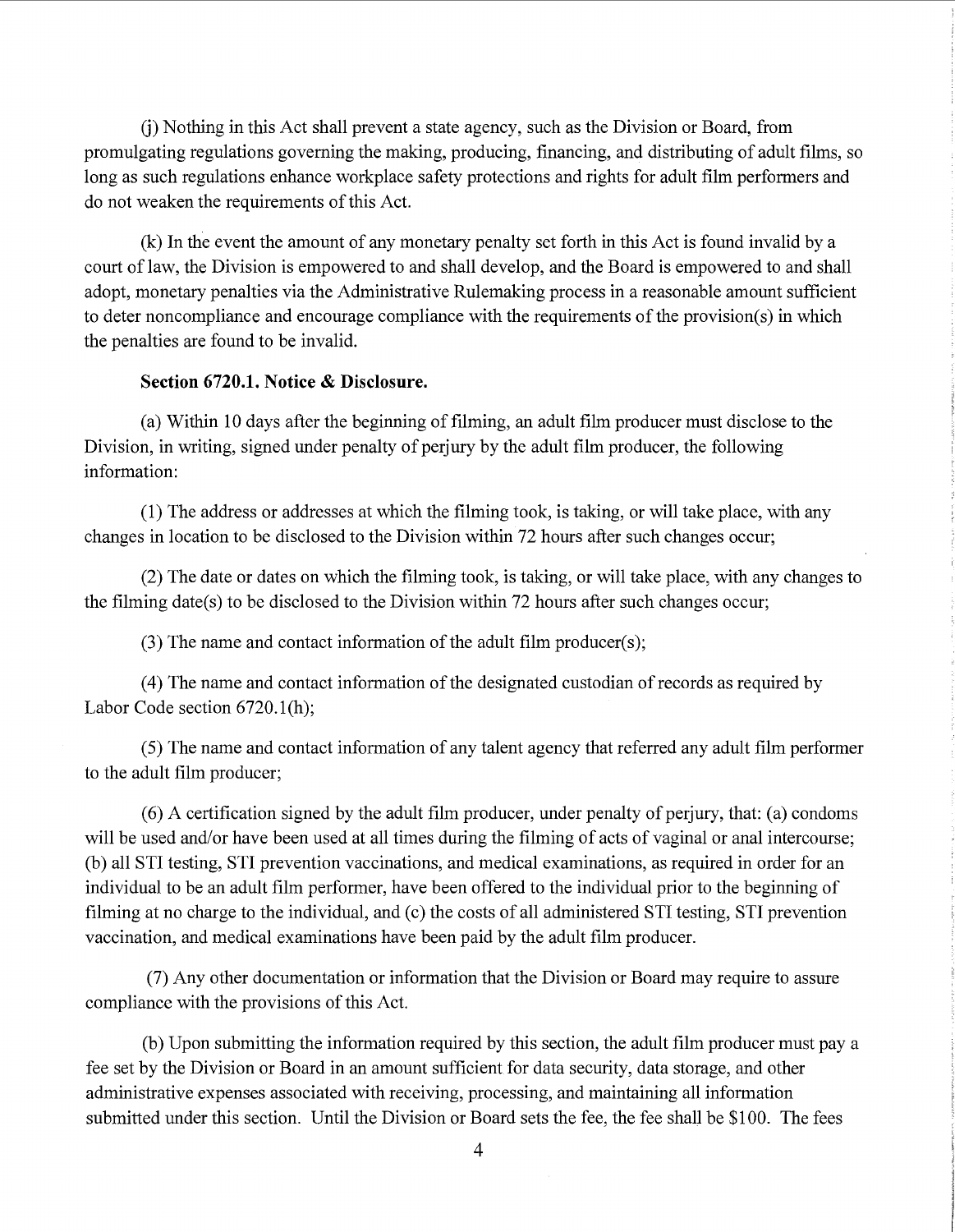collected pursuant to this subsection shall not be used to cover the costs of enforcing the Act.

(c) Where an adult film has two or more adult film producers, one of the adult film producers may transmit the information required to be disclosed by Labor Code section  $6720.1(a)(1) - (7)$  on behalf of all of the adult film's adult film producers.

(d) An adult film producer's failure to timely disclose to the Division the information required by this section, or to comply with the Labor Code section 6720.1 (f) training program requirement, the Labor Code section  $6720.1(g)$  signage requirement, or the Labor Code section  $6720.1(h)$  recordkeeping requirement, shall be punishable by a penalty of no less than \$1,000 and no more than \$7,000 per violation, as determined via the administrative enforcement process or a civil action. Each repeat violation shall be punishable by a penalty of no less than \$7,000 and no more than \$15,000, as determined via the administrative enforcement process or a civil action. The failure to provide any individual piece of information required by Labor Code section  $6720.1(a)(1) - (7)$  constitutes a separate violation.

(e) An adult film producer who knowingly makes any false statement, representation, or certification in complying with Labor Code section  $6720.1(a)(1) - (7)$  shall be assessed a penalty of not more than \$70,000 as determined via the administrative enforcement process or a civil action.

(f) An adult film producer shall provide a training program to each adult film performer and employee as required by regulations adopted by the Board in accordance with the Administrative Rulemaking process.

(g) A legible sign shall be displayed at all times at the location(s) where an adult film is filmed in a conventional typeface not smaller than 48 point font, that provides the following notice so as to be clearly visible to all adult film performers in said adult films:

> *The State of California requires the use of condoms for all acts of vaginal or anal intercourse during the production of adult films to protect performers from sexually transmitted infections and diseases.*

*Any public health concerns regarding any activities occurring during the production of any adult films should be directed to:* 

The Division or the Board shall determine, and shall make available to the public and to all adult film producers, the language to be inserted directly above the blank line on the sign required by this subsection, and all adult film producers shall comply with such determination by inserting such language directly above the blank line on the sign.

(h) An adult film producer shall designate a custodian of records for purposes of this Act. For a period of not less than four years, the custodian of records shall maintain: (1) a copy of each original and unedited adult film made, produced, financed, or directed by the adult film producer; (2) a copy of the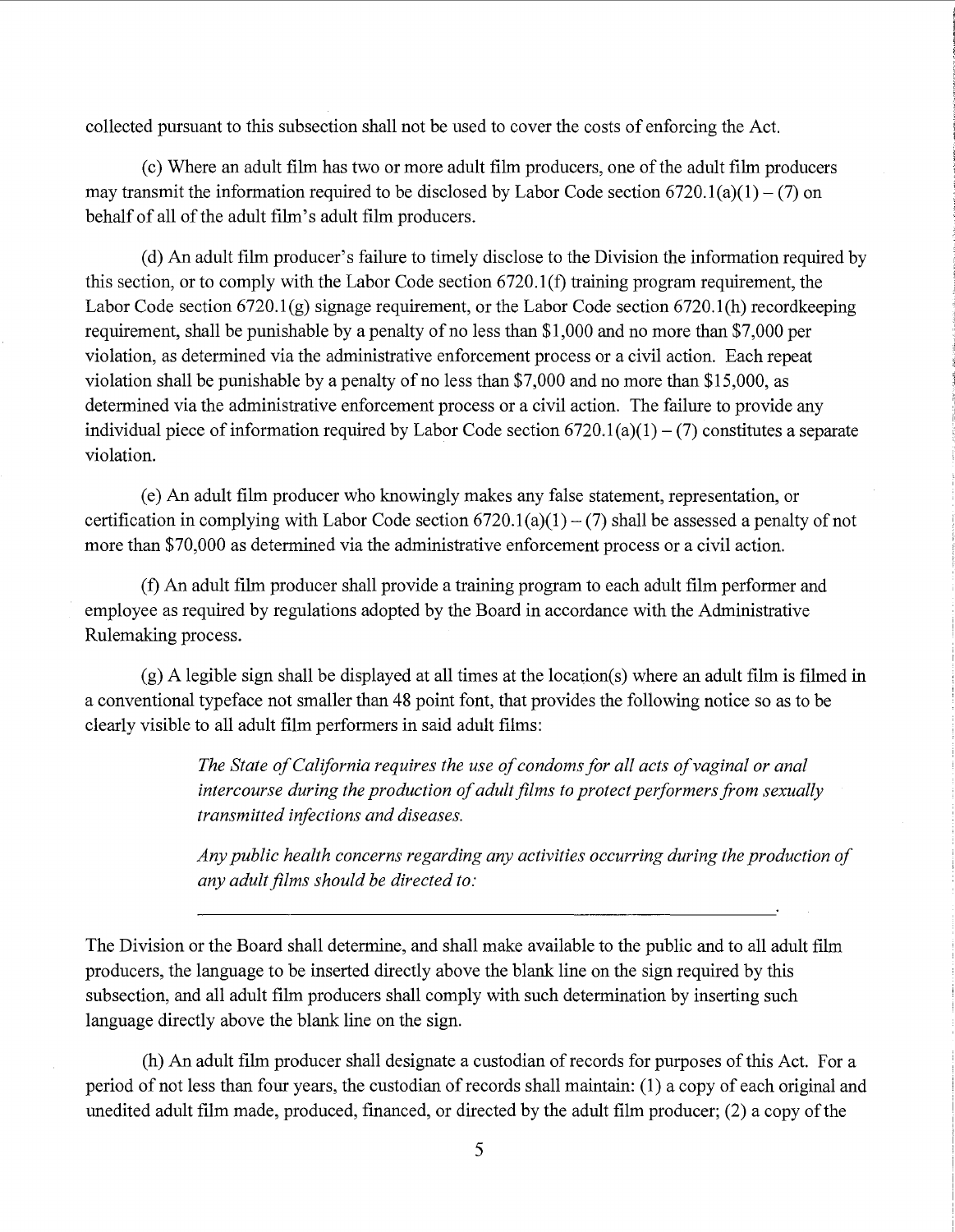information required to be disclosed by Labor Code section  $6720.1(a)(1) - (7)$ ; (3) proof that the adult film producer(s) provided a training program to each adult film performer and employee pursuant to Labor Code section  $6720.1(f)$ ; and (4) proof that a legible sign was displayed at the locations where the adult film was filmed pursuant to Labor Code section 6720.1(f).

(i) By January 1, 2018, the Division or Board shall adopt regulations to implement and effectuate this section and Labor Code section 6720.2 in accordance with the rulemaking provisions of the Administrative Procedure Act (Chapter 3.5 (commencing with Section 11340) of Part 1 of Division 3 of Title 2 of the Government Code) ("Administrative Rulemaking").

## Section 6720.2. Adult Film Producers: License

(a) Within 10 days after the beginning of filming of an adult film, the adult film's adult film producer(s) shall pay the required application fee, submit a required application to the Division, and obtain an Adult Film Production Health License ("License"). An adult film producer with a License that is in effect at the beginning of filming an adult film shall not be required to submit a new License application and fee. The application fee shall be set by the Division via Administrative Rulemaking, in an amount sufficient to provide for the cost of the administration of this section. Until the Division sets the fee, the fee shall be \$100. The fees collected pursuant to this subsection shall not be used to cover the costs of enforcing the Act.

(b) A License shall be effective immediately upon the Division's receipt of the application and fee so long as the application and fee are transmitted to the Division within 10 days after the beginning of filming. In addition, the License shall be effective retroactively by 10 days or shall be effective on the day of beginning of filming, whichever is earlier.

(c) Issuance of a License shall be a ministerial task to be performed by the Division. Suspension of a License shall only be permitted upon a stipulation by an adult film producer or upon a proper showing before a Presiding Officer, to be selected by the Division to conduct the hearing, that the licensee has been found, via the administrative enforcement process or a civil action, to have violated Labor Code section 6720(a).

(d) For any adult film producer who is not an individual, no License shall be effective unless all owners and managing agents of such adult film producer obtain a License.

(e) A License shall be effective for two (2) years, unless suspended by the Division. Following the last day of the suspension period, the Division shall inform the suspended licensee of License reinstatement.

(f) Licensing Requirements:

(1) Each applicant and licensee must not have been found, through the administrative enforcement process or by a court, to have violated any of the requirements of Labor Code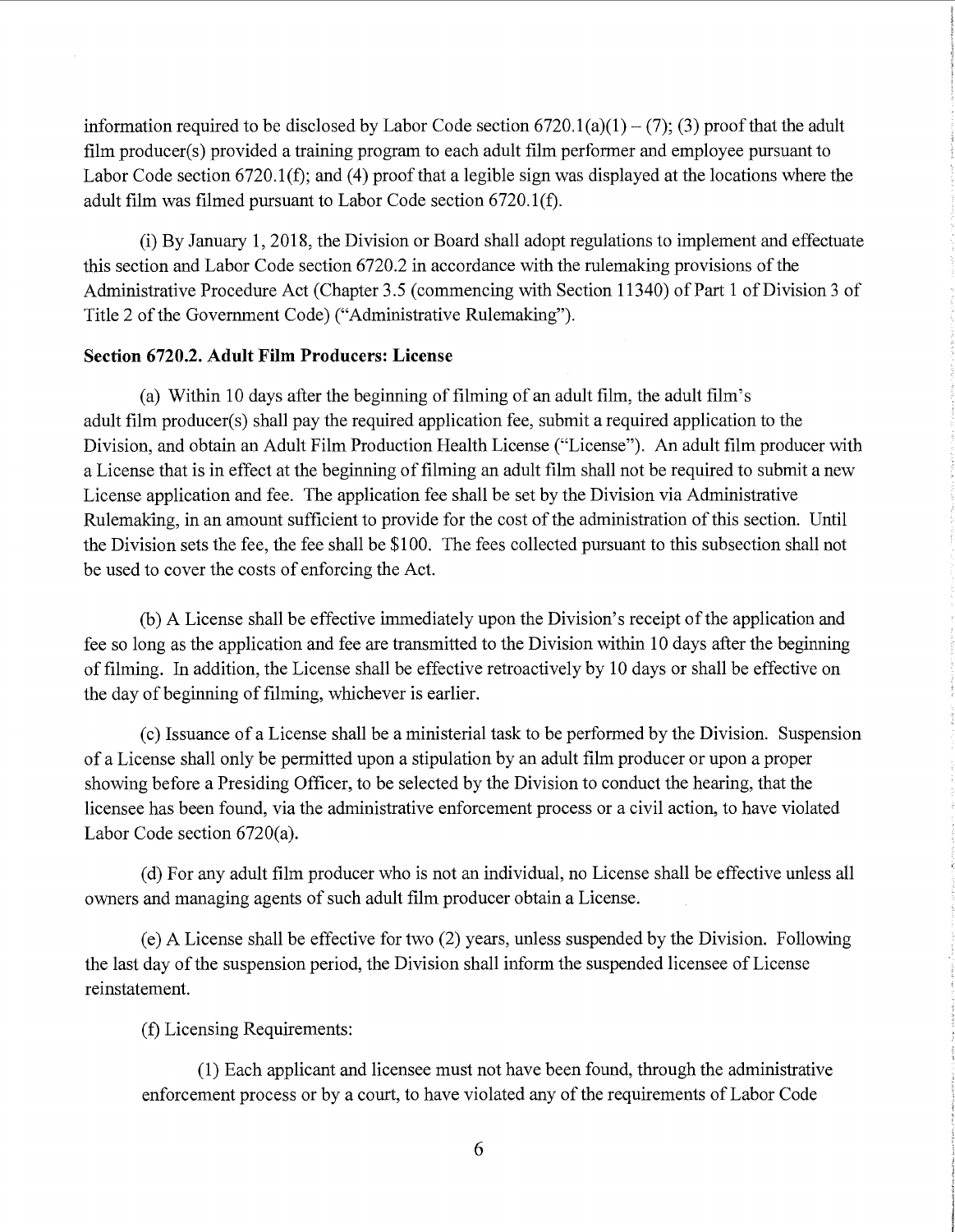section  $6720(a)$  for the twelve  $(12)$  months preceding the filing of an application with the Division or the duration of the adult film producer's suspension, whichever is less. All persons shall be considered in compliance with this Act as of the effective date of this Act.

(g) Whenever the Division determines that a licensee has failed to comply with the requirements of Labor Code section 6720(a), the Division shall issue a written notice to the licensee. The notice shall include a statement of deficiencies found, shall set forth corrective measures, if any, necessary for the licensee to be in compliance with Labor Code section 6720(a), and shall inform the licensee that penalties and/or License suspension may result.

(h) A written request for administrative review, or for a continuance if good cause is shown, must be made by the noticed licensee within fifteen (15) calendar days of the issuance of the notice to comply, or else such review or continuance are waived.

(i) Within ten  $(10)$  days after the administrative review or waiver, excluding weekends and holidays, the Division shall issue a written notice of decision to the licensee, specifying any penalties imposed on the licensee. For Licenses that have been suspended, the notice of decision shall specify the acts or omissions found to be in violation of this Act, and, in the case of a suspended License, shall state the length and extent of the suspension. The notice of decision shall also state the terms, if any, upon which the License may be reinstated or reissued.

G) A License issued pursuant to this Act may be reinstated if the Division determines that the conditions which prompted the suspension no longer exist and any penalties imposed pursuant to this Act have been satisfied. In no event shall this section be construed as limiting a licensee's right to seek mandamus or to appeal an adverse License decision.

(k) Performing the functions of an adult film producer without a License shall result in a fine of up to \$50 per day for any adult film producer who has previously been found to have violated Labor Code section 6720(a). Any adult film producer who fails to register as an adult film producer within 10 days after qualifying as an adult film producer shall be liable for a fine of up to \$25 per day for performing the functions of an adult film producer without a License.

#### **Section 6720.3. Statute of Limitations.**

(a) Notwithstanding Labor Code section 6317, in an action to prosecute any alleged violators of this Act or any adult film regulations now or hereafter adopted, the time for commencement of action shall be the later of the following: (1) one year after the date of the violation; or (2) one year after the violation is discovered, or through the use of reasonable diligence, should have been discovered.

#### **Section 6720.4. Liability and Penalties.**

(a) Notwithstanding any contrary provisions in Labor Code sections 6423 through 6436, every adult film producer, or any person in an agency relationship with an adult film producer, who does any of the following shall, in an administrative or civil action, be assessed a penalty as defined in subsection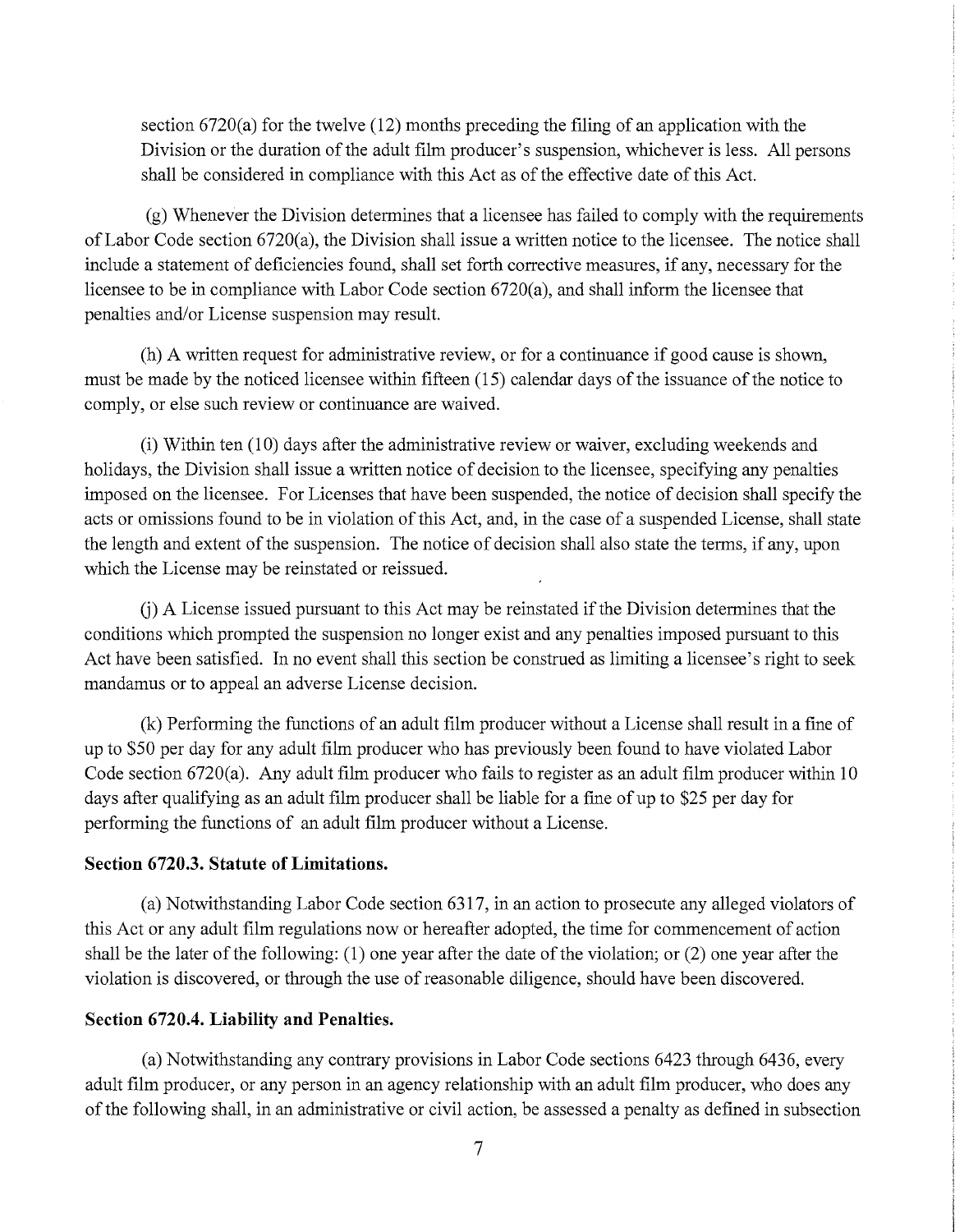(b) of this section:

(1) Negligently violates any provision of Labor Code section  $6720(a) - (c)$ ;

(2) Knowingly or repeatedly violates any provision of Labor Code section  $6720(a) - (c)$ ;

(3) Fails or refuses to comply with, after notification and expiration of any abatement period, any provision of Labor Code section  $6720(a) - (c)$ ; or

 $(4)$  Aids and abets another to commit any of the acts in paragraphs  $(1)$ ,  $(2)$ , or  $(3)$  of subsection (a) of this section.

(b) Any violation of Labor Code section  $6720.4(a)(1)$  is punishable by a penalty of not less than \$1,000 nor more than \$5,000; any violation of Labor Code sections 6720.4(a)(2) or (a)(3) is punishable by a penalty of not less than \$5,000 nor more than \$70,000; and any violation of Labor Code section 6720.4(a)(4) is punishable by a penalty of not less than \$1,000 nor more than \$35,000.

(c) Notwithstanding any contrary provisions in Labor Code sections 6423 through 6436, any adult film producer who willfully violates Labor Code section 6720(a), the violation of which causes death, or permanent or prolonged bodily impairment, to the adult film performer, is punishable by a fine of not more than \$100,000 via the administrative enforcement process or a civil action. If the adult film producer is a limited liability company or a corporation, the fine may not exceed \$1,500,000.

#### Section 6720.5. Agents of Control; Aiding and Abetting; Multiple Violations.

(a) Every person who possesses, through purchase for commercial consideration, any rights in one or more adult films filmed in California in violation of Labor Code section 6720(a) and who knowingly or recklessly sends or causes to be sent, or brings or causes to be brought, into or within California, for sale or distribution, one or more adult films filmed in California in violation of Labor Code section 6720(a), with intent to distribute, or who offers to distribute, or does distribute, such film(s) for commercial purposes, shall be assessed a penalty of the greater of: (1) not less than one-half times, but not more than one-and-one-half times, the total amount of commercial consideration exchanged for any rights in the adult film(s); or  $(2)$  not less than one-half times, but not more than one-and-one-half times, the total cost of producing the adult film(s).

(b) Any person found to have aided and abetted any other person or persons in violating Labor Code section 6720.5(a) shall be found liable for violating Labor Code section 6720.5(a).

(c) Any person found liable for violating Labor Code section 6720.5(a) who has previously been found liable for violating Labor Code section 6720.5(a) shall be assessed a penalty of the greater of: (1) not less than two times, but not more than three times, the amount of commercial consideration exchanged for any rights in the adult film; or (2) not less than two times, but not more than three times, the total cost of producing the adult film.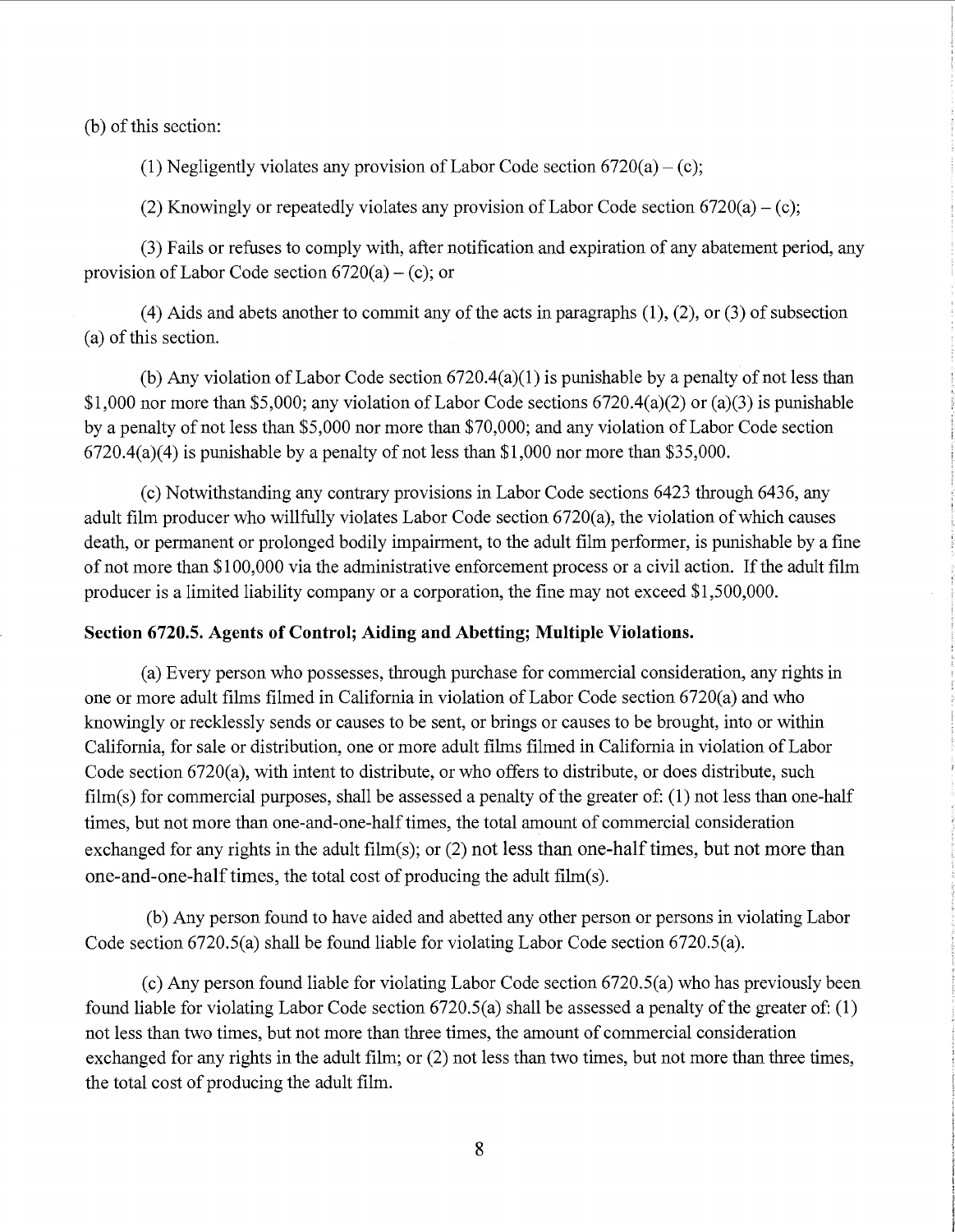(d) Any person found liable for violating Labor Code section 6720.5(a) who has been found liable two or more times for violating Labor Code section 6720.5(a) shall be assessed a penalty of the greater of: (1) not less than three times, but not more than four times, the amount of commercial consideration exchanged for any rights in the adult film; or (2) not less than three times, but not more than four times, the total cost of producing the adult film.

(e) This Act shall not apply to legitimate medical, educational, and scientific activities, to telecommunication companies that transmit or carry adult films, to criminal law enforcement and prosecuting agencies in the investigation and prosecution of criminal offenses, and to any film rated by the Motion Picture Association of America unless such film is an adult film.

#### **Section 6720.6. Enforcement; Whistleblowers; Private Rights of Action.**

(a) Any person who violates any provision of this Act shall be liable via the administrative enforcement process, or via a civil action brought by the Division or its designee, a civil prosecutor, an adult film performer aggrieved by a violation of Labor Code section 6720, or an individual residing in the State of California. Any adult film performer or individual, before filing a civil action pursuant to this subsection, must file with the Division a written request for the Division to pursue the alleged violator(s) via the administrative enforcement process or via commencement of a civil action. The request shall include a statement of the grounds for believing that this Act has been violated. The Division shall respond to the individual in writing, indicating whether it intends to pursue an administrative or civil action, or take no action. If the Division, within 21 days of receiving the request, responds that it is going to pursue the alleged violator(s) via the administrative enforcement process or a civil action, and initiates enforcement proceedings or files a civil action within 45 days of receiving the request, no other action may be brought unless the Division's action is abandoned or dismissed without prejudice. If the Division, within 21 days of receiving the request, responds in the negative, or fails to respond, the person requesting the action may file a civil action.

(b) The time period within which a civil action shall be commenced shall be tolled from the date of the Division's receipt of the request to either the date the civil action is dismissed without prejudice or the administrative enforcement action is abandoned, whichever is later, but only for a civil action brought by the individual who filed the request.

(c) No civil action may be filed under this section with regard to any person for any violations of the Act after the Division has issued an order consistent with this Act or collected a penalty against that person for the same violation. Although this Act imposes no criminal liability, no civil action alleging a violation of this Act may be filed against a person pursuant to this section if a criminal prosecutor is maintaining a criminal action against that person regarding the same transaction or occurrence. Not more than one judgment on the merits with respect to any particular violation of the Act may be obtained under this section against any person. The court may dismiss a pending action, without prejudice to any other action, for failure of the plaintiff to proceed diligently or in good faith.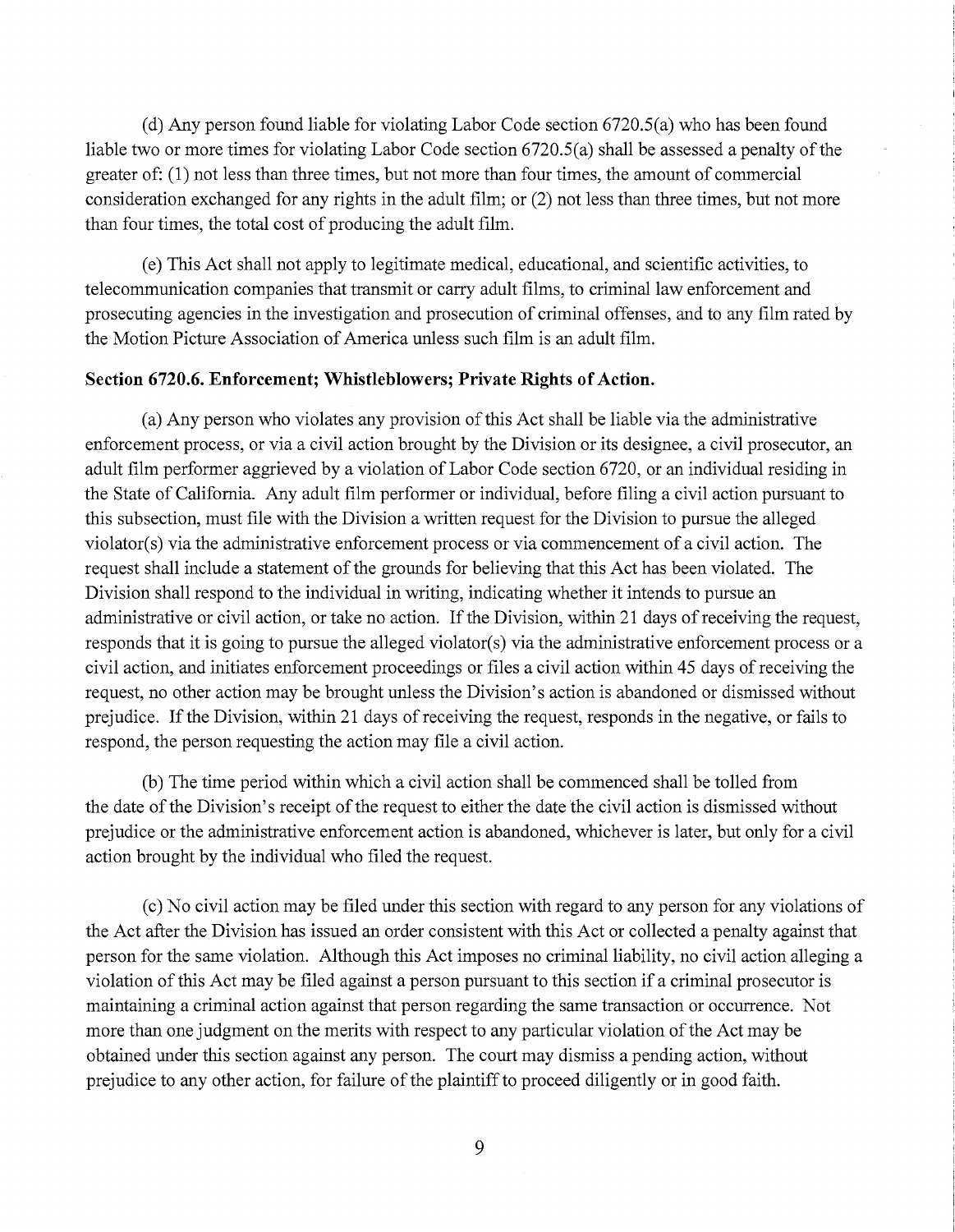(d) If judgment is entered against one or more defendants in an action brought under this section, penalties recovered by the plaintiff shall be distributed as follows: 75 percent to the State of California and 25 percent to the plaintiff. The court shall award to a plaintiff or defendant other than a governmental agency who prevails in any action authorized by this Act and brought pursuant to this section the costs of litigation, including reasonable attorney's fees. However, in order for a defendant to recover attorney's fees from a plaintiff, the court must first find that the plaintiff's pursuit of the litigation was frivolous or in bad faith.

#### **Section 6720.7. Talent Agency Liability.**

(a) It shall be unlawful for any talent agency, as that term is defined in Labor Code section 1700.4(a), to knowingly refer, for monetary consideration, any adult film performer to any producer, or agent of the producer, including, but not limited to, casting directors, of adult films who are not in compliance with Labor Code section 6720(a). Any talent agency found liable for violating this subsection shall be liable to the adult film performer for the amount of the monetary consideration received by the talent agency as a result of the referral made in violation of this section and for reasonable attorney's fees associated with successfully pursuing the talent agency for liability for violating this subsection.

(b) Any talent agency that obtains written confirmation prior to the beginning of filming, signed under penalty of perjury by the adult film producer, that the adult film producer is in compliance with, and will continue to comply with, all requirements of Labor Code section 6720(a) shall not be liable for violating this section.

(c) Violation of this section may be grounds for suspension or revocation of the violator's talent agency license. The Division and the Division of Labor Standards Enforcement shall maintain concurrent jurisdiction over the enforcement of this section.

(d) Upon the finding of liability for violations of Labor Code section 6720(a), the Division shall transmit the information in Labor Code section  $6720.1(a)(5)$  to the Department of Industrial Relations, Division of Labor Standards Enforcement or any successor agency.

#### **Section 6720.8. Definitions.**

(a) For purposes of California Labor Code ("Labor Code") sections 6720 through 6720.8, the following definitions shall apply:

(1) "Adult film" means any recorded, streamed, or real-time broadcast of any film, video, multimedia, or other representation of sexual intercourse in which performers actually engage in vaginal or anal penetration by a penis.

(2) "Adult film performer" shall mean any individual whose penis penetrates a vagina or anus while being filmed, or whose vagina or anus is penetrated by a penis while being filmed.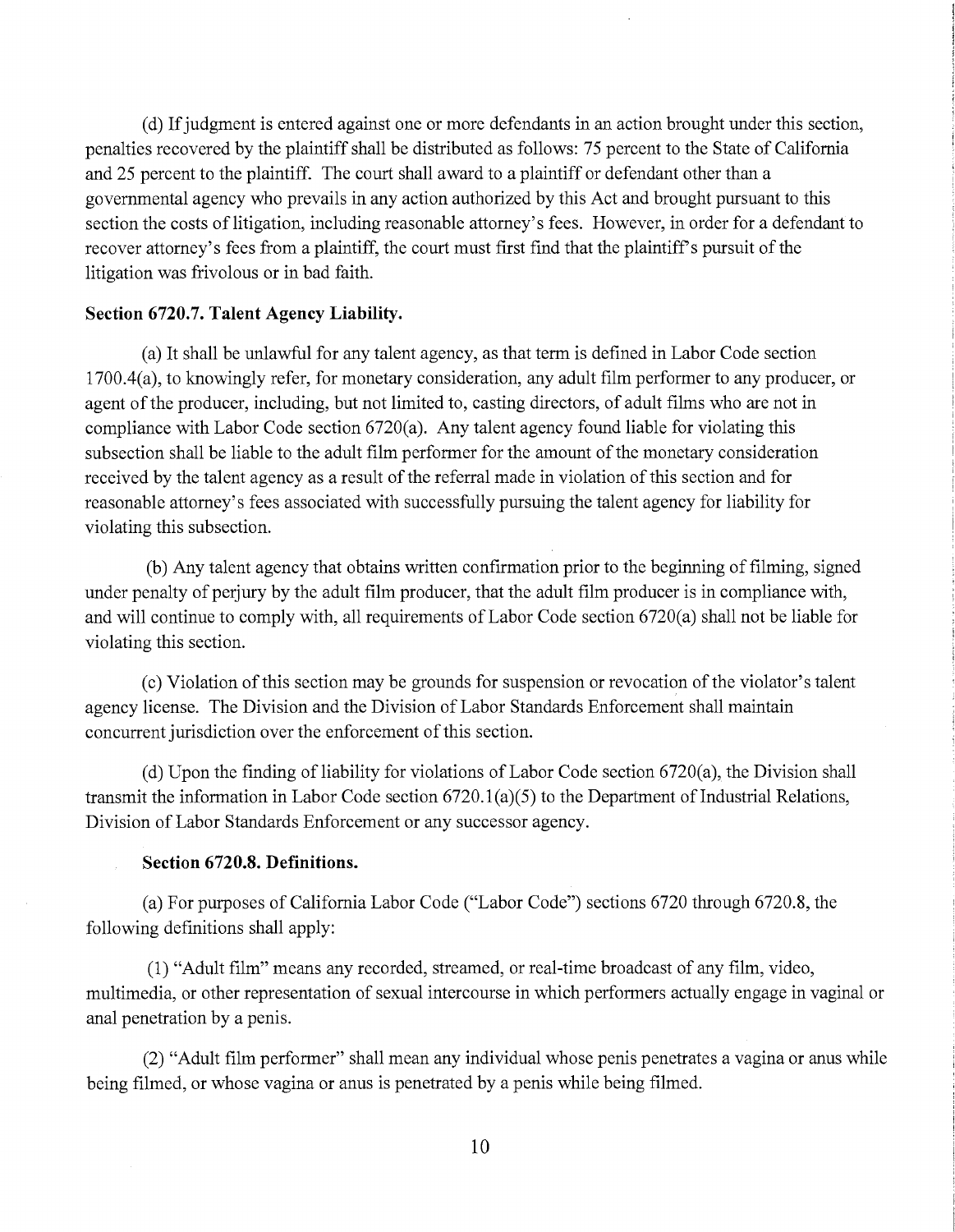(3) "Adult film producer" means any person that makes, produces, finances, or directs one or more adult films filmed in California and that sells, offers to sell, or causes to be sold such adult film(s) in exchange for commercial consideration.

(4) "Adult film regulations" shall mean all regulations adopted by the Board in accordance with the rulemaking provisions of the Administrative Procedure Act that are reasonably germane to the purposes and intent of this Act.

(5) "Aided and abetted" or "aids and abets" means knowingly or recklessly giving substantial assistance to a person.

(6) "Beginning of filming" means the point at which an adult film begins to be recorded, streamed, or real-time broadcast.

(7) "Board" means the California Occupational Safety and Health Standards Board.

(8) "Commercial consideration" means anything of value, including but not limited to, real or digital currency, or contingent or vested rights in any current or future revenue.

(9) "Commercial purposes" means to sell, offer to sell, or cause to be sold, in exchange for commercial consideration.

(1 0) "Distribute" or "distributed" means to transfer possession of in exchange for commercial consideration.

(11) "Division" means the California Division of Occupational Safety and Health (Cal/OSHA).

(12) "Filmed" and "filming" means the recording, streaming, or real-time broadcast of any adult film.

(13) "License" means Adult Film Producer Health License.

(14) "Licensee" means any person holding a valid Adult Film Producer Health License.

(15) "Other potentially infectious material- sexually transmitted infections" ("OPIM-STI") means bodily fluids and other substances that may contain and transmit sexually transmitted pathogens.

(16) "Person" means any individual, partnership, firm, association, corporation, limited liability company, or other legal entity.

(17) "Sexually Transmitted Infection" ("STI") means any infection or disease spread by sexual intercourse, including, but not limited to, HIV/AIDS, gonorrhea, syphilis, chlamydia, hepatitis, trichomoniasis, genital human papillomavirus infection (HPV), and genital herpes.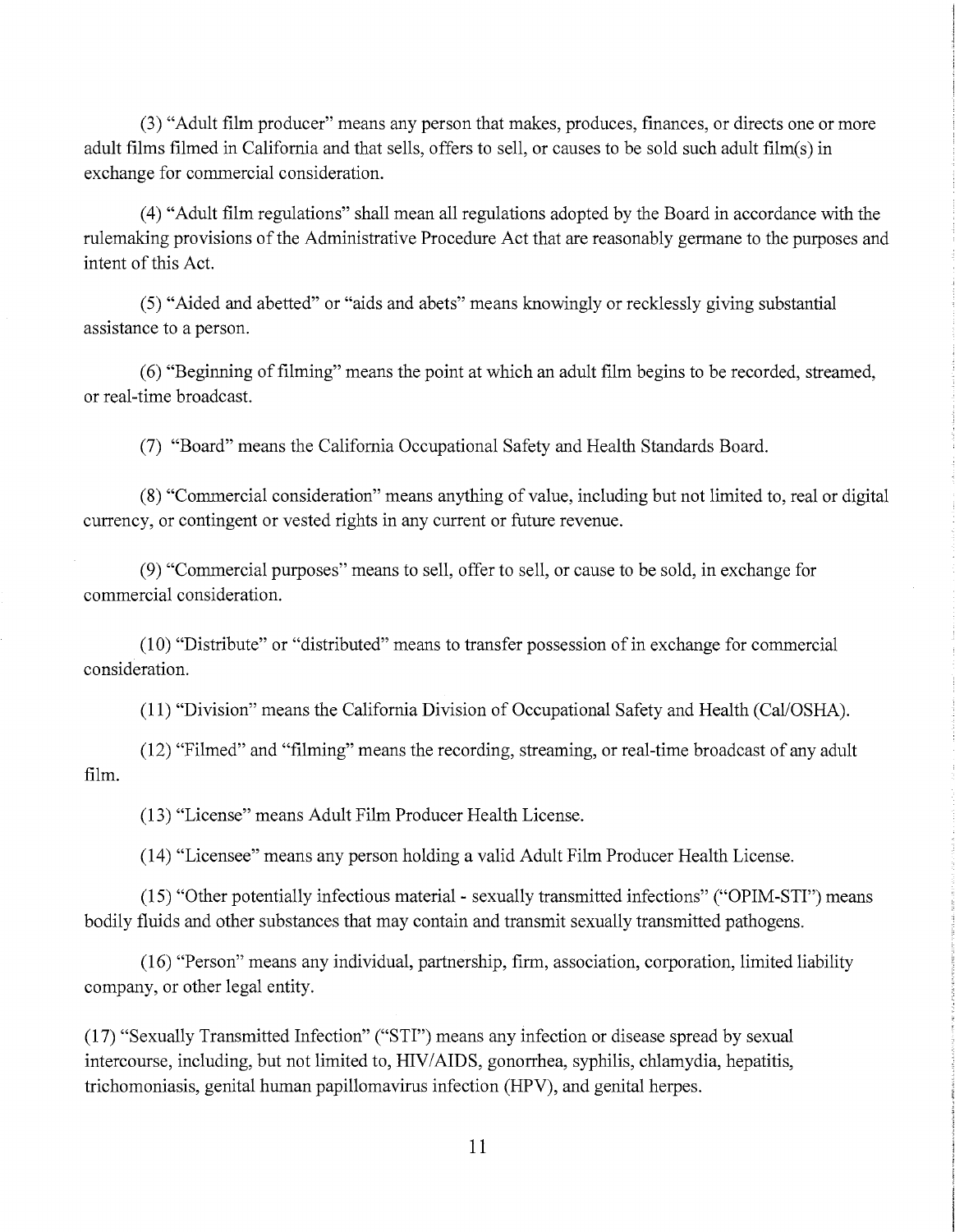# **Section 5. Liberal Construction.**

This Act is an exercise of the public power of the People of the State of California for the protection of their health, safety, and welfare, and shall be liberally construed to effectuate its purposes.

# **Section 6. Conflicting Measures.**

This Act is intended to be comprehensive. It is the intent of the People of the State of California that in the event this Act and one or more measures relating to the same subject shall appear on the same statewide ballot, the provisions of the other measure or measures shall be deemed to be in conflict with this Act. In the event that this Act receives a greater number of affirmative votes, the provisions of this Act shall prevail in their entirety, and all provisions of the other measure or measures shall be null and void.

# **Section 7. Proponent Accountability**

The People of the State of California hereby declare that the proponent of this Act should be held civilly liable in the event this Act is struck down, after passage, in whole or in part, by a court for being constitutionally or statutorily impermissible. Such a constitutionally or statutorily impermissible initiative is a misuse of taxpayer funds and electoral resources and the Act's proponent, as the drafter of the Act, must be held accountable for such an occurrence.

In the event this Act, after passage, is struck down in court, in whole or in part, as unconstitutional or statutorily invalid, and all avenues for appealing and overturning the court decision have been exhausted, the proponent shall pay a civil penalty of \$10,000 to the General Fund of the State of California for failure to draft a wholly constitutionally or statutorily permissible initiative law. No party or entity may waive this civil penalty.

# **Section 8. Amendment and Repeal.**

This Act may be amended to further its purposes by statute passed by a two-thirds (2/3) vote of the Legislature and signed by the Governor.

# **Section 9. Severability.**

If any provision of this Act, or part thereof, or the applicability of any provision or part to any person or circumstances, is for any reason held to be invalid or unconstitutional, the remaining provisions and parts shall not be affected, but shall remain in full force and effect, and to this end the provisions and parts of this Act are severable. The voters hereby declare that this Act, and each portion and part, would have been adopted irrespective of whether any one or more provisions or parts are found to be invalid or unconstitutional.

# **Section 10. Legal Defense.**

The People of the State of California desire that the Act, if approved by the voters, and thereafter